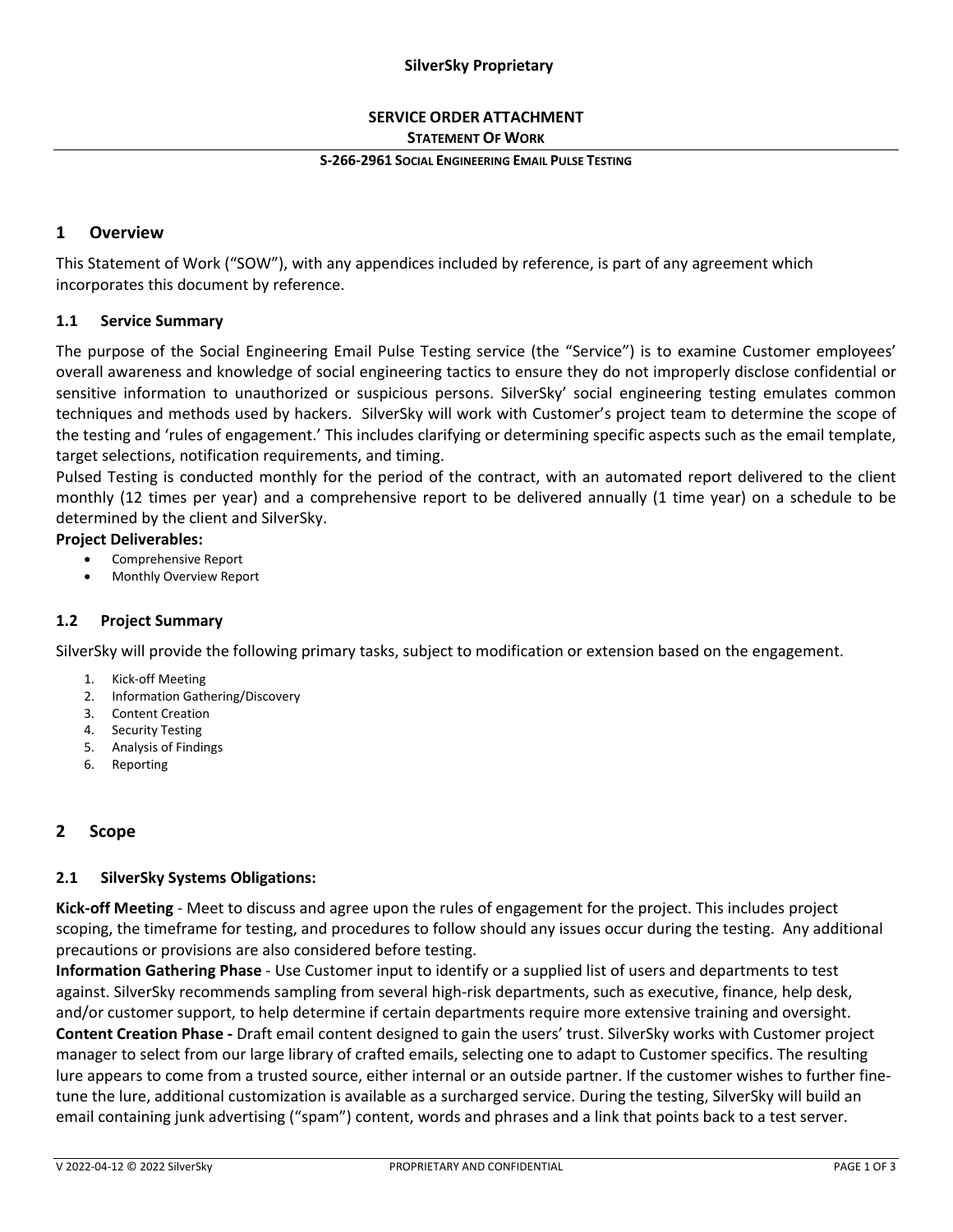## **SilverSky Proprietary**

**Security Testing Phase** – Testing is performed in two phases. Phase one is a simple pre-test of the customers email filter to determine if the email is blocked by the existing email security before reaching a user's inbox. If content is blocked, SilverSky will note this in its testing and then will work with Customer technical staff to determine how to allow the content temporarily through the filters. SilverSky will provide best practices in security configuration to get the phishing email into the user's inbox, but it is ultimately the responsibility of the customer to assure delivery from the server into the user inbox. SilverSky will provide multiple pre-test deliveries if required to help customer test inbox delivery. The second phase of testing will include testing of the agreed-upon email user list to determine user reaction to the lure. In the case of the Pulsed testing offering, this process will be undertaken monthly, with Customer responsible for delivering the email user list to SilverSky each month.

**Analysis of Findings Phase** – For the One-Time Testing report and for the formal annual report for the Pulsed service, SilverSky will compile and analyze the data generated from the assessment, and categorize statistics from the test. This analysis is the basis for recommendations on effectiveness of social engineering education among the user population and specific users who may need be targeted for additional training opportunities. The monthly automated report delivered s part of the Pulsed service will be provided to Customer as-is.

# **2.2 Deliverables**

## 2.2.1 One-Time Testing / Comprehensive Report

At the conclusion of the One-Time Testing assessment or once annually during the Pulsed assessment, SilverSky will provide a comprehensive report composed of an executive summary and a detailed findings section. Customer will have an opportunity to review drafts of the report and SilverSky will deliver a final version after joint review with Customer.

**Executive Summary -** The executive summary summarizes the results of the assessment. It is intended for upper management and board of directors and includes:

- Overview of assessment results
- Key findings and recommendations

**Detailed Findings -** The detailed findings section describes the assessment results in detail. It is intended for management, administrators, and other operations personnel and includes:

- Outline of the terms of the engagement
- Social Engineering results detail
- Details of pass / fail of each target
- Template(s) details used during the test.

## 2.2.2 Automated Monthly Report

Monthly for the duration of the Pulsed Testing contract, SilverSky will provide an automatically generated report composed of the findings from Customer's testing for the previous month. This report is provided to Customer as-is, though SilverSky will supply guidance for understanding the report at the beginning of the engagement.

## **2.3 Out of Scope**

Any activity not explicitly included in this SOW is considered out of scope. In the event that Customer requests additional services, such services will be the subject of a change request.